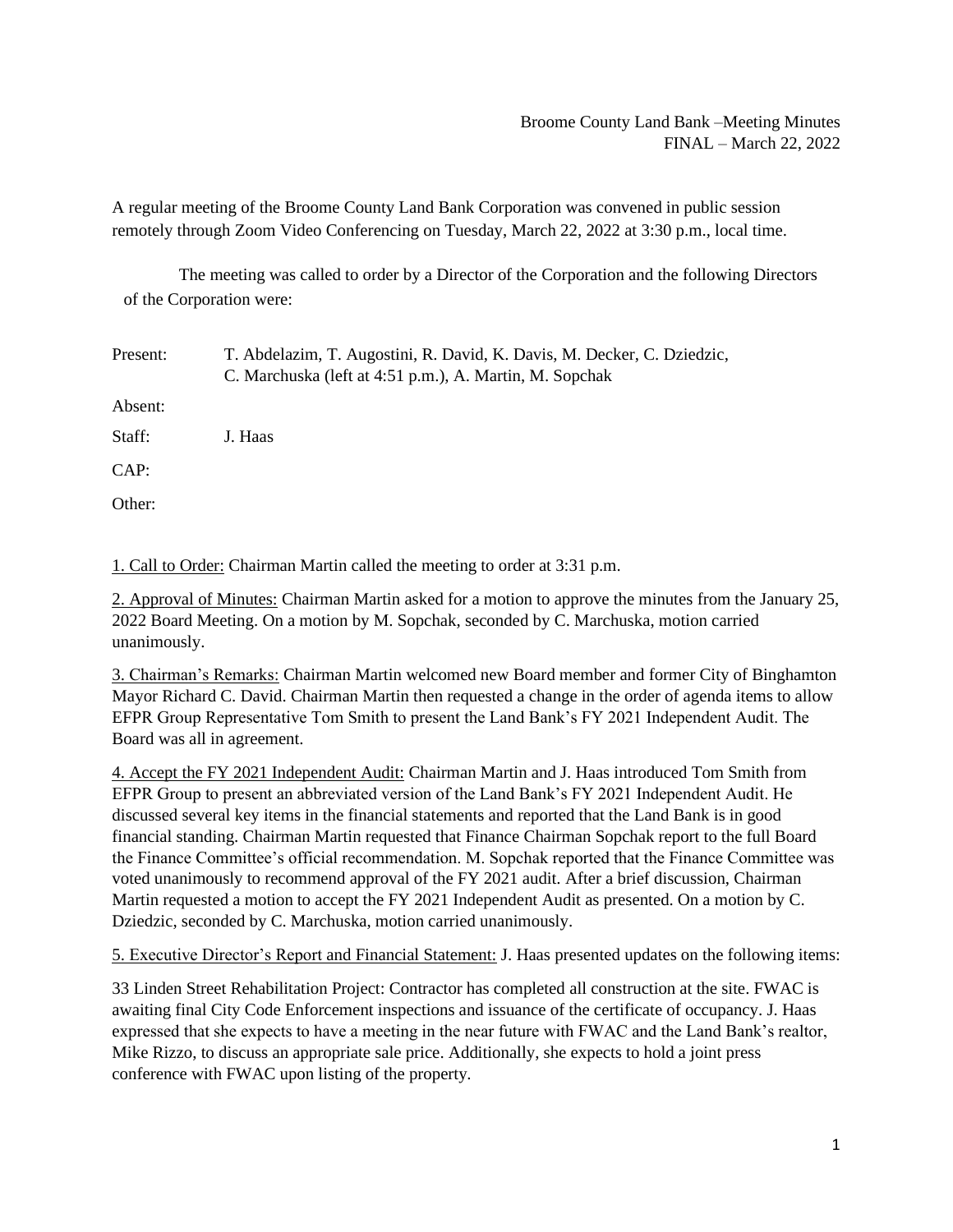124 Gaylord Street Rehabilitation Project: During the routine home inspections that the buyer opted for, the radon test came back higher than acceptable. The Land Bank has since installed a radon system to remediate the issue. The Land Bank is awaiting the FHA addendum from the buyer's lending agency. J. Haas reported that the Land Bank is on track to close by the end of March/early April.

15 Birch Street Rehabilitation Project: Phase 2 asbestos abatement is complete and FWAC is awaiting final bids from contractors. FWAC expressed that the bid tabulation sheet should be complete and contract drafted with the lowest bidder by early next week.

J. Haas reported on the Land Bank's demolition program. She reported that the Land Bank has some funding remaining in the Community Revitalization Initiative grant for a small round of demolition projects. In working closely with Board member and Real Property Director Mike Decker, she identified 179 Floral Avenue in the Village of Johnson City and 10137 Route 79 in the Town of Lisle. Conducting due diligence, the Land Bank will need to determine whether the structures can be condemned as unsafe; therefore, exempt from asbestos testing and abatement. J. Haas is developing narrative and budgets for Enterprise review. She reminded the Board that she will not recommend a green light on these two projects until FWAC has awarded a general construction contract to the lowest bidder on 15 Birch Street. The pro forma budget on 15 Birch Street will determine how much funding the Land Bank has remaining in our CRI Round 4 grant.

J. Haas provided updates on the Land Bank's Community Development Block Grant (CDBG) with Broome County. The Land Bank acquired 1593 Oakdale Road in the Town of Maine and is beginning property clean-out with Hawk's Haven shortly. J. Haas is drafting an RFP for general or blanket environmental testing services for all CDBG funded projects throughout the term of this grant. NYS HCR has expressed that such services cannot be RFQ'd, rather they must be awarded based on price as opposed to qualification. However, as opposed to issuing an RFP for each individual site, we can issue one that encompasses all of our projects under CDBG. We have to issue a similar RFP for engineering services for those properties that need structural assessments and specifications drafted. J. Haas closed with reporting that there is an item on today's agenda to acquire a property in a non-entitlement community.

J. Haas briefed the Board on updates related to the City of Binghamton's award of American Rescue Plan Act (ARPA) funds to the Land Bank. She reported that there is an item on today's agenda to acquire two properties in the City of Binghamton. She reminded the Board that the Land Bank currently holds title to 61 Park Avenue to include into this program as a rehabilitation project. J. Haas informed the Board that she is continuing to work through specifics on the ARPA agreement with the City. She closed with discussing 21 Walnut Street. In discussions with Chairman Martin, an idea of perhaps doing another project like 3 King Avenue was raised but the Land Bank would need to work through specifics of what that would entail and whether the ARPA funding would allow a project like that.

J. Haas reported that she and Chairman Martin presented the Land Bank's 2021 annual report to the Broome County Legislature's Economic Development Committee in early March. She informed the Board that she has hard copies of the report in her office and to let her know if they would like a hard copy.

J. Haas reported that responses to the Land Bank's RFQ for environmental testing and structural engineering services are due on March 31<sup>st</sup>. Like two years ago, she will not participate in the interviewing or selection of firms due to her spouses' role at Delta Engineers. She reminded all Board members that Land Bank legal counsel, Joe Meagher, had issued an official opinion in 2020 that no conflict exits; however, she will still remove herself from the process. If any Board member wants a copy of the opinion, let her know.